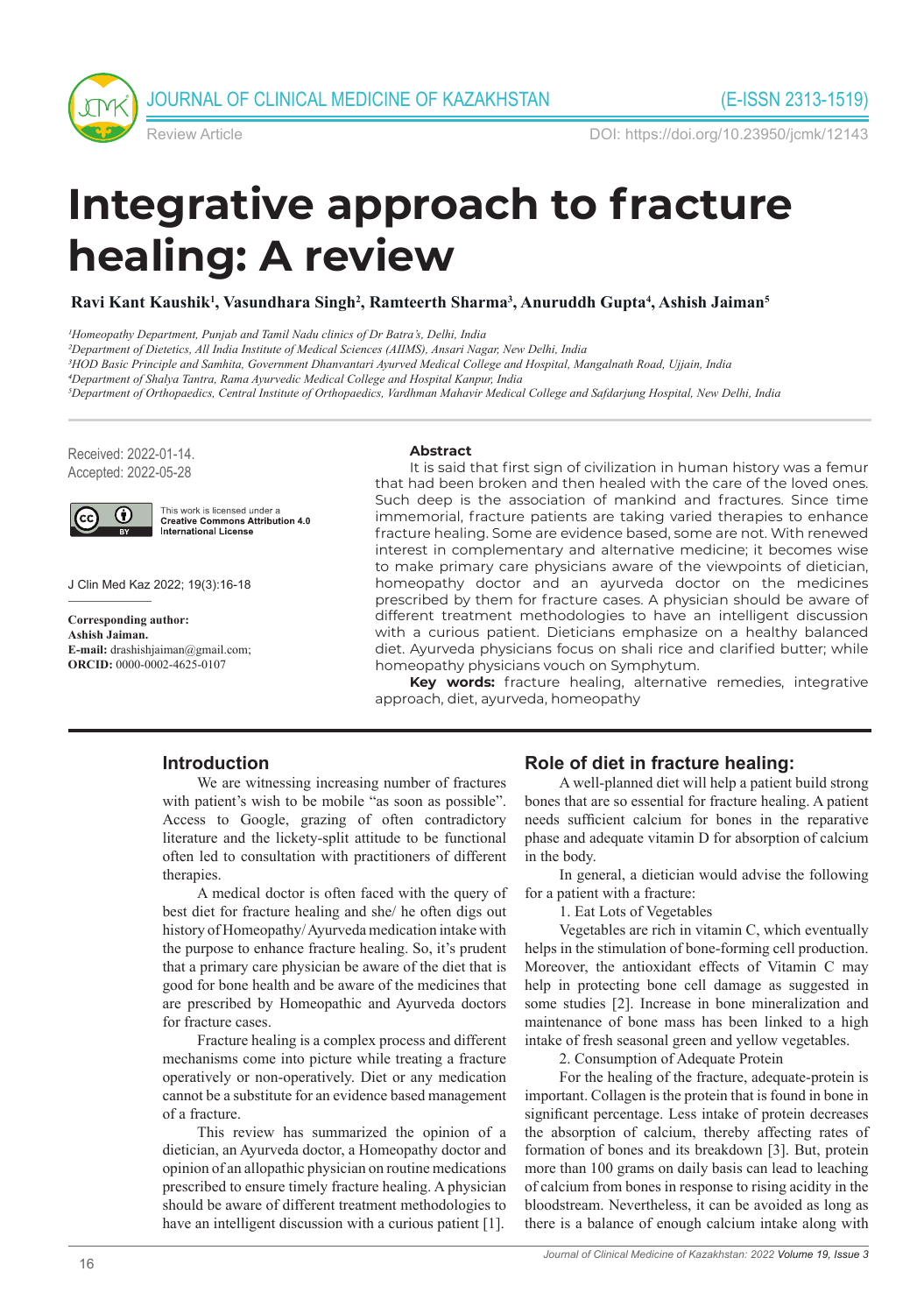plenty of plant foods in the diet [4].

3. Daily consume calcium-rich foods

The most vital mineral for healthy bone is calcium, and it is the chief mineral present in bones. Daily consumption of calcium for the protection of the bone structure and its strength is important because of the continuous breakage of bones and their replacement with new ones. 1,000 mg per day is the Indian Recommended Daily Allowance (RDA) for Calcium [5].

Calcium's good sources are:

a) Milk, paneer, buttermilk, and other dairy products

- b) Green leafy vegetables, like cabbage, broccoli
- c) Soya beans
- d) Tofu
- e) Nuts

f) Bony part of fish, such as sardines

Though, the absorption of calcium in the body varies greatly. It is always good to include calcium in the diet throughout the day e.g. include one high-calcium food in every meal from the above list.

4. Take enough amount of Vitamin D and Vitamin K

Fat-soluble vitamins like Vitamin D and vitamin K are enormously important for the healing of fractures. Vitamin D has many roles in bone health which includes absorption of calcium. We may be deficient in Vitamin D, as it is not easy to get it from our diet and by the action of the sun exposure (without sunscreen on our skin). Good dietary sources of Vitamin D are:

a) Food products like milk and oils fortified with Vitamin

D

b) Eggs c) Salmon, sardines and mackerel type oily fish

Vitamin K2 alters osteocalcin, which is a protein involved in bone formation. This alteration aids osteocalcin to fix minerals in bones which helps in prevention of the calcium loss from bones [6]. MK-4 and MK-7 are the most common forms of Vitamin K2. MK-4 is found in liver, eggs, and meat in small amounts. MK-7 exists in fermented foods like cheese and fermented soybean products.

5. Avoid Very Low-Calorie Diets

Following a low-calorie fad diet is not a good idea or an achievement, particularly for fracture healing. It slows down metabolism, creates rebound hunger, causes loss of muscle mass and it can damage bone health. Strong bones are built and maintained by following at least 1,200 Kcal well-balanced diet every day. Bone health is supported by adequate protein and a diet rich in vitamins and minerals.

6. Consume foods rich in Omega-3 Fats

Anti-inflammatory effects are produced by omega-3 fatty acids in the diet. An adequate balance of omega-6 to omega-3 fats is equally important in addition to having omega-3 fatty acids in the diet. One should look forward to a 4:1 or lower ratio for an omega-6 to omega-3.

Food sources of omega-3 fats include fenugreek seeds, fenugreek leaves, soya beans, red beans, flaxseeds, nuts such as almonds, walnuts; seafood and other fishes (specifically cold-water fatty fish, like mackerel, sardines, tuna, salmon, and herring); plant oils like soybean oil, canola oil.

Omega-6 fatty acids are a kind of polyunsaturated fat that naturally occurs in vegetable oils, seeds, and nuts.

#### **Role of Ayurveda therapy in fracture healing:**

Various Ayurveda Formulation for Internal and External Administration-

1. Intake of Ghrit ksheer (Clarified butter and milk) along with drugs of Kakolyadi gana (herbal drugs of particular gana (group), Laksha (Lecca) and Ghrita (Clarified butter) for fracture patient [7].

2. Manjishtha (Indian Madder), Mulethi (Licorice), Red Sandal macerated with Shatdhaut Ghrita (100 times washed Clarified butter) and Shali Rice (a type of rice) should be applied over the fractured portion [8].

3. Sheetal kashaya (water decoction) made of Nyagrodadi gana or Dugdha Sadhita (heated with milk) with Laghupanchmoola should be used for external shower [9].

Ayurveda diet for a fracture patient-

Acharya Shushruta (an ancient sage) mentions that intelligent physician should advice the patient of fracture to take Shali rice, Meat soup, Milk, Clarified butter, Pea's soup and nourishing food and drinks. Patient should avoid use of Salt, Citrus, Pungent food, Alkali food, avoid indulgence in sexual activity, avoid strenuous work and dry foods [10].

# **Role of Homeopathy therapy in fracture healing**

Homeopathy is a therapeutic system which was founded by a German physician Christian Friedrich Samuel Hahnemann (1755 – 1843). Homeopathy is considered a branch of medical science which is based on the principle that diseases can be cured by strengthening the defense system with the substances selected for their properties to develop similar kind of symptoms if given in crude form [11].

In day to day clinical practice, Homeopathy is widely used in the fracture-repair. Homeopathy helps by accelerating the healing of fractures and it enhances callus formation and reduces pain.

In 1992, H. Zeeden in 1992 presented 5 cases to demonstrate the benefit of Symphytum officinale in factures [12]. These cases included a delayed union case of a fracture of os naviculare, a fatigue fracture case and a case of posttraumatic pseudarthrosis of sternum. Similarly, in 2008 and in 2010, Sakakura and colleagues showed that Symphytum officinale enhances osseointegration and bone formation around the titanium implants of tibiae of rats [13, 14].

In 1994, Oberbaum et al. conducted a study on guinea pigs. Bone fractures were induced and then Arnica and Symphytum were administered. The study showed that there was significant increase in mineralization of new bone at the site of factures in homeopathically treated group in comparison to the group treated by placebo [15].

In a classical Homeopathic prescription, patient's physical as well as mental symptoms are taken into account. So, same medicine can be prescribed in different clinical conditions and different remedies can be given to apparently similar clinical pictures and different mental pictures of patients. However, it has been seen that there are certain medicines which works specifically in cases of fractures. Arnica, Calcarea Phos, Symphytum and Hypericum are such medicines which are used widely.

Arnica Montana can be given in the first days to reduce the swelling and pain at the fracture site. Calcarea Phos can be the choice of remedy if reunion and healing is delayed. Symphytum is widely used to enhance callus formation, to reduce pain and fasten the reunion. Hypericum is used in the nerve rich areas.

# **Calcium and vitamin D supplements for fracture healing:**

It's an established concept that vitamin D has a role in fracture healing [16]; but, available data are too uneven to